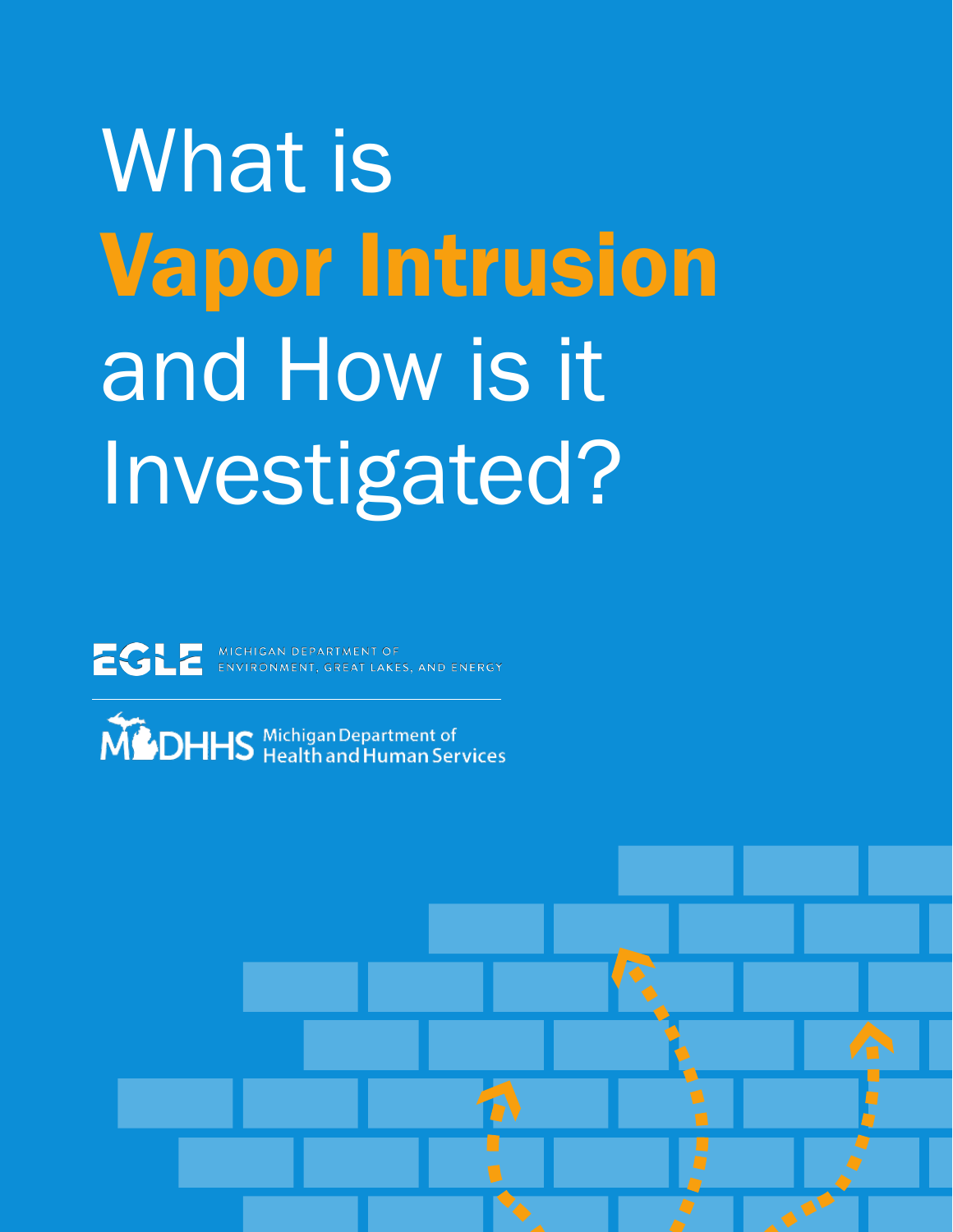#### What is vapor intrusion?

Vapor intrusion sometimes occurs where chemicals were spilled, leaked, or dumped and not cleaned up. For example, properties such as gas stations, dry cleaners, or businesses operating metal parts degreasers use chemicals like gasoline or solvents that can cause vapor intrusion. If these chemicals are mishandled and get into the ground, they can move through the soil and groundwater. Although the chemicals are often released as liquid, they easily evaporate, becoming a vapor in the air that you often cannot see or smell. At some point, the vapors may come in contact with your home or business – usually around your basement or your floor. These vapors may get into your home through openings such as cracks, or other openings around pipes and sumps. This is a concern because you may breathe in these harmful vapors without knowing.

#### Why does vapor intrusion matter to me?

Vapor intrusion can cause the air in your home to be unsafe to breathe. These chemicals can harm your health at levels well below what people can see or smell. Depending on the amount and type of chemicals, even a short time of breathing them can cause long-term and serious health problems.

Once you know you have vapor intrusion issues, there are simple things that can be done to keep you and your family safe. For example, a vapor mitigation system may need to be installed. This will keep unsafe levels of chemicals from getting into your home and the air you breathe. Most of the time, these systems are very similar to what is used to prevent radon from getting into homes.

#### Why have I not heard of this before?

What we know about vapor intrusion has been increasing over the years. The potential risks from these chemicals that are linked to vapor intrusion are better understood today. Before, our biggest concern with underground chemicals was the safety of drinking water. But we know that some of these chemicals can get into buildings through the air. Because of our increased knowledge of the risks, vapor intrusion has become a more urgent issue. Vapor intrusion is a national problem, and state and federal agencies across the country are continuing to learn more about it.

### How do I know if I am being exposed to these vapor intrusion chemicals?

You cannot always see or smell the chemicals at harmful levels that are common with vapor intrusion. The Michigan Department of Environmental Quality (MDEQ) or the person responsible for the chemical release will have samples taken of the soil or groundwater from the areas around your home or business to see if these chemicals are found at levels that cause concern. If levels of concern are found, vapor samples may be taken from under your basement floor or building.

If the vapor under your home or business is high, indoor air samples may be taken to determine how much of the chemical is entering the indoor air. There are other sources of these chemicals that you may have in your home or garage, like paint or gasoline. When possible, these common household sources are removed from the home before testing begins.

The chemicals most often causing vapor intrusion only stay in your body for a short time so blood tests may not be effective at determining if you have been exposed unless your exposure to levels of concern is constant and ongoing. If you are told you have vapor intrusion issues in your home, your local health department or the Michigan Department of Health and Human Services (MDHHS) can help you determine next steps and the potential health effects that you should talk about with your doctor.

#### What is the government doing about vapor intrusion?

Information on the type, the amount, and the location of chemicals spilled or leaked at a site may suggest that vapor intrusion is a problem. The MDEQ will work to have additional samples collected or possibly implement measures to prevent further exposure from occurring. If vapor intrusion is confirmed, the MDEQ and the MDHHS will work with your local health department to protect your health and those living with you. If the chemical levels are a concern, the responsible person or the MDEQ may offer to install a vapor mitigation system in your home or business. In some cases, it may be recommended that you move elsewhere until this work can be done. If this happens, funding may be available to help with your expenses.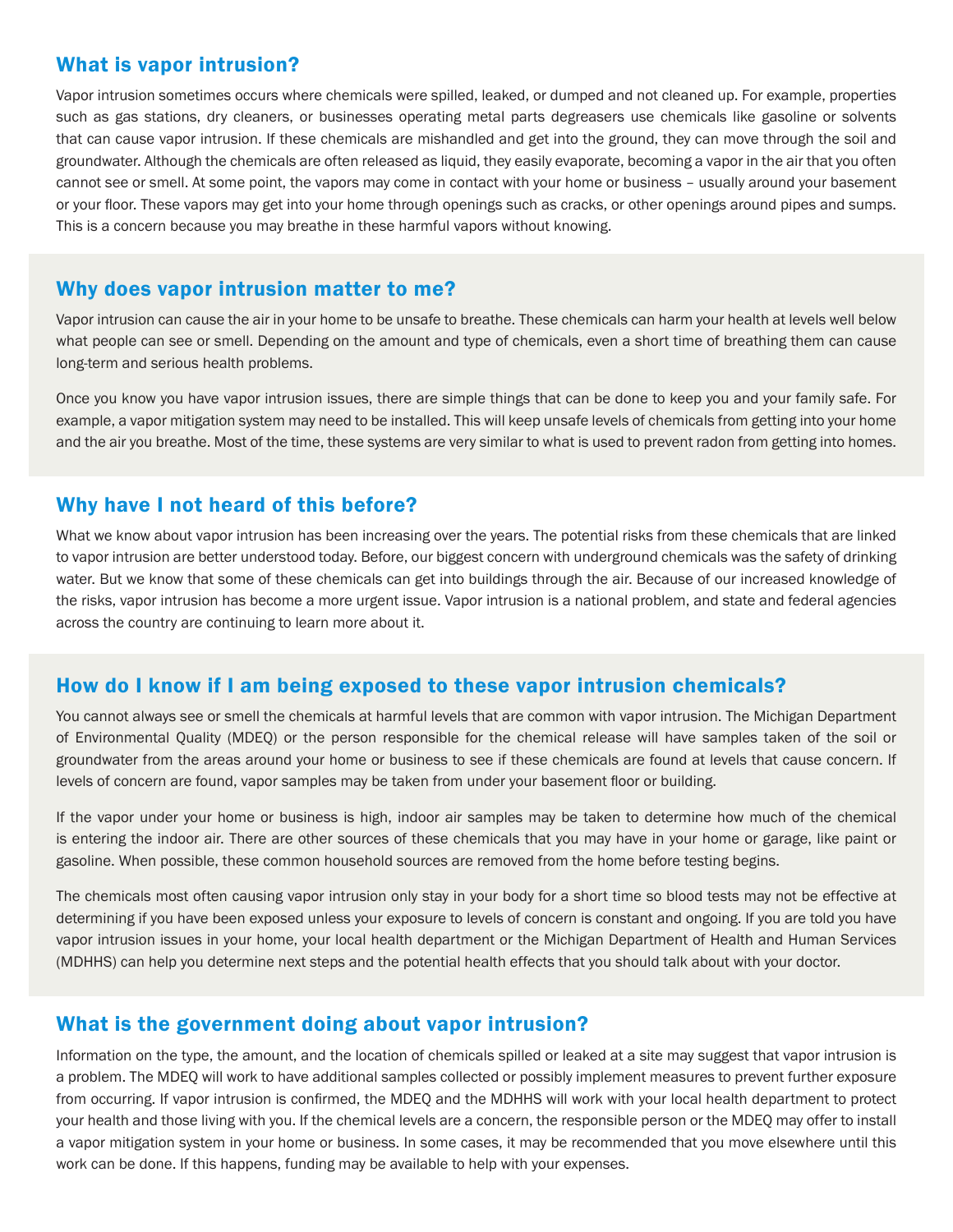#### How are samples collected?

If sampling is needed, you will always be asked for permission to enter your home or property. Sampling the vapor under a building is the best way to learn if chemical vapors may be entering a building. This is called collecting a "sub-slab vapor sample." Sub-slab sampling involves drilling a small hole in a discrete location through the floor, installing an air valve similar to a tire valve, and collecting an air sample from beneath your home. If the test results show there may be a problem, indoor air samples may also be collected.

#### How do you control vapor intrusion?

If the sampling shows that vapor intrusion may be a problem, a common solution is to install a system of piping and fan(s) to pull vapors from under the building and vent them outside. This type of "vapor mitigation system" has been used for many years to prevent radon, a naturally occurring gas, from entering buildings. Sometimes sealants and liners are installed on the inside of a foundation and floor to improve the performance of a vapor mitigation system. The exact type of vapor mitigation system installed in a building will vary depending on the design of the building and the chemicals found.

## How Vapor Intrusion Happens: A Complex Path



Chemicals can get into groundwater and be spread by its natural flow. Underground vapors sometimes move along sandy soil surrounding pipes.

Sand or gravel around foundations can make it easier for vapors to pass through.

Soil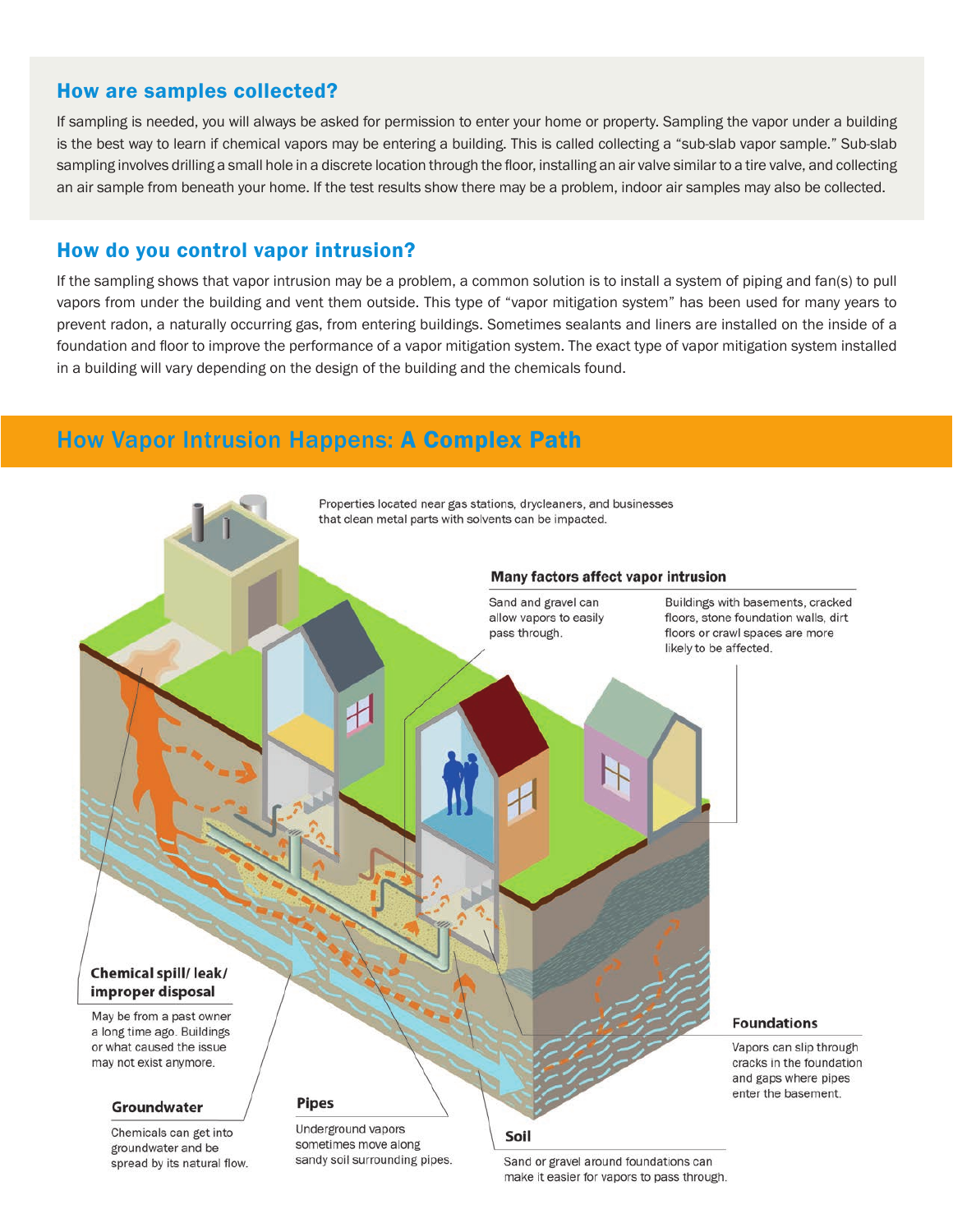## What happens when a chemical spill, leak or improper disposal becomes a vapor intrusion risk?

## Volatile chemicals are identified in the soil, groundwater, or vapors coming from the soil.



#### **Chemical Discharge Location**

Chemical used by dry cleaners and businesses that used degreasers to clean metal parts may cause vapor intrusion. These types of chemicals can have harmful vapors and may pose a potential risk if the chemicals are spilled, leaked, or intentionally dumped onto the ground. Another potential source is gas stations that have had a release of petroleum products from their underground storage tanks.



The sampling area may grow or shrink based upon test results.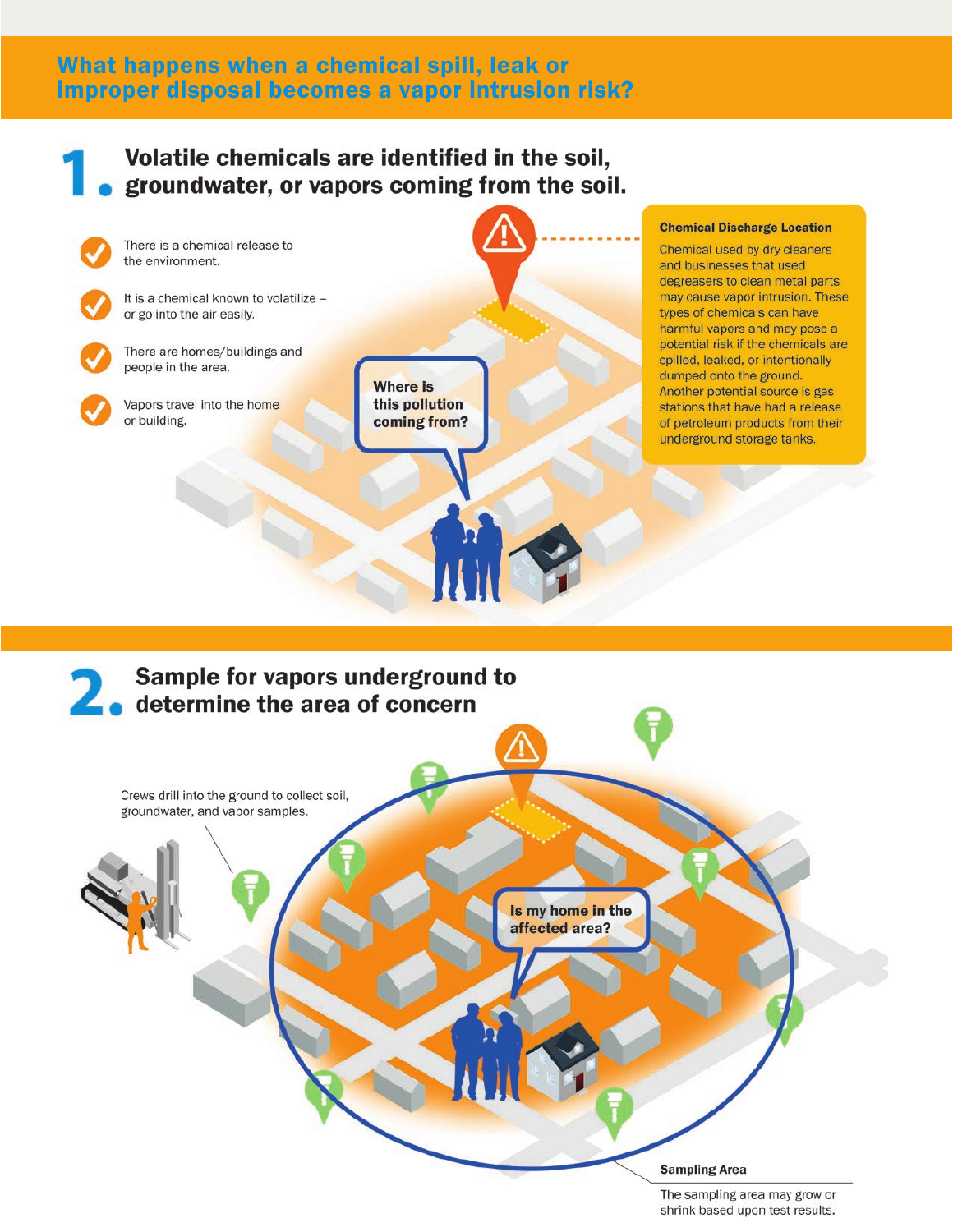

## **Take steps to** make the buildings safe for people

If testing finds vapor intrusion is a problem, a vapor mitigation system is installed. This system keeps harmful underground vapors from entering the building. Vapor mitigation systems are simple and reliable when used correctly.

> Vapor mitigation systems work like a vacuum to keep the vapors from entering the building.